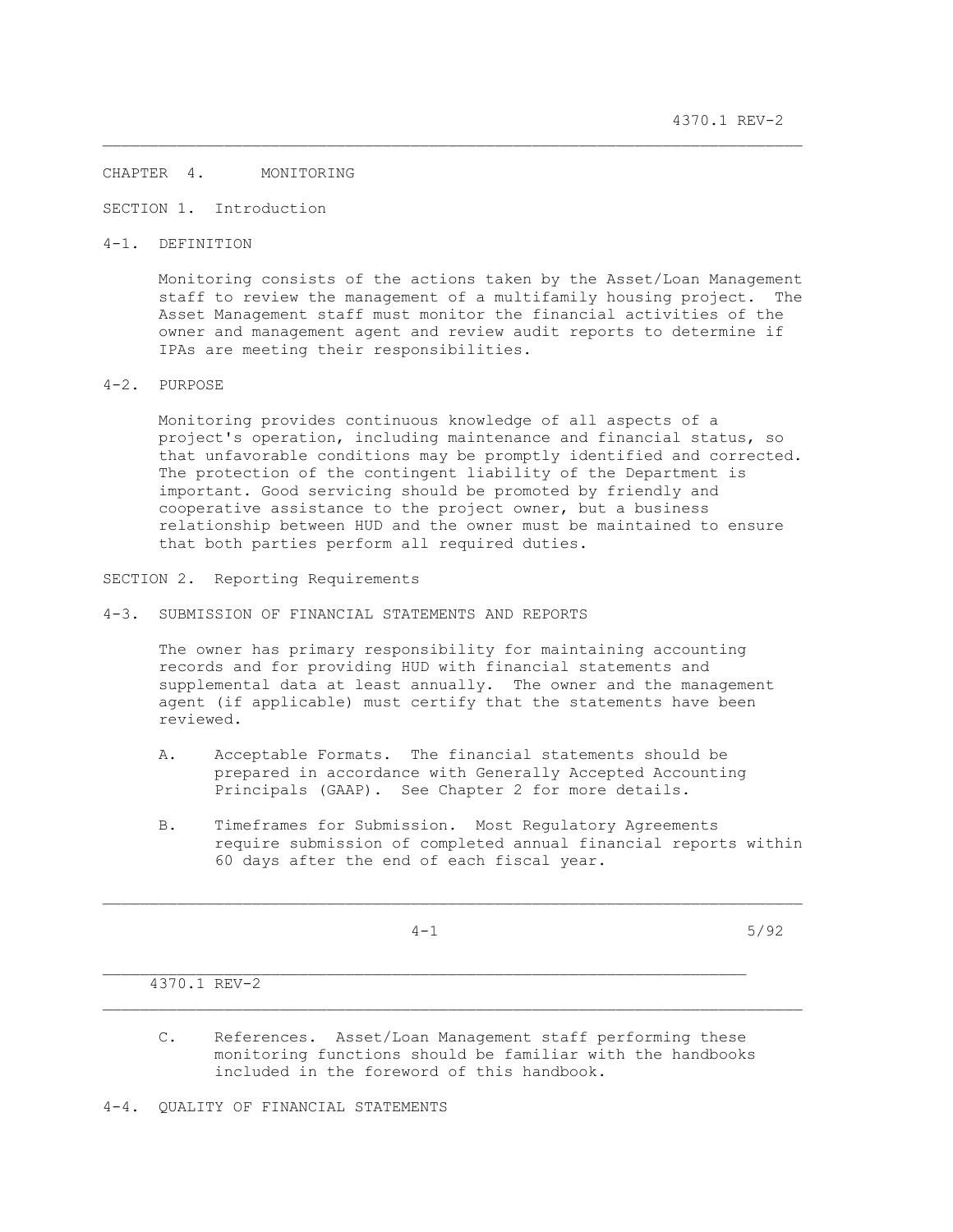- A. Owner's Responsibility to Prepare Complete and Accurate Statements. As previously stated, financial statements should be prepared in accordance with GAAP. The statements should also present accurately the financial position of the entity as of the statement date and the results of its operations and cash flows for the period ended. In addition, the supplemental data, in all material respects, should be fairly presented in relation to the financial statements taken as a whole.
- B. Requirements Auditor Must Follow When Preparing Audit Report. Refer to Chapter 2 of this handbook for details of the components of required audit reports. The prescribed audit report format is contained in HUD Handbook 4370.2.
- C. Management Agent's Responsibility to Maintain Books and Records in Auditable Form. The management agent has the same responsibility as the owner for preparing accurate financial statements and supplemental data. However, it is ultimately the responsibility of the owner to ensure that adequate books of records are maintained and financial statements and supplemental data accurately reflect the results of operations.
- SECTION 3. Monitoring Project Owners
- 4-5. CONCERNS REPORTED BY IPA's

 The financial statements submitted by an owner must be reviewed by an Independent Public Accountant (IPA). The IPA will either express an opinion on the accuracy of the financial statements or issue a disclaimer. Normally the IPA will express an opinion on the accuracy of the statements and write notes to the financial statements advising the reader of such items as accounting policy. The auditor is also required to perform a review of compliance with applicable laws and regulations and the internal control structure. If the auditor issues a disclaimer, the Asset/Loan Management staff must work with the project owner/management agent to correct the deficiencies noted by the IPA.

| 5/92 | $4 - 2$                                                                                                                                                                                                                                                                                          |
|------|--------------------------------------------------------------------------------------------------------------------------------------------------------------------------------------------------------------------------------------------------------------------------------------------------|
|      | 4370.1 REV-2                                                                                                                                                                                                                                                                                     |
| Α.   | Reviewing Components of Audit Reports. Chapter 2, Section 3<br>of this Handbook sets forth the components that should be<br>included in the auditor's reports and notes to financial<br>statements. The following items should be reviewed in order to<br>identify problem areas and weaknesses: |
|      | 1.<br>Scope of audit<br>2.<br>Opinion on financial statements and supplemental data<br>3.<br>Notes to financial statements                                                                                                                                                                       |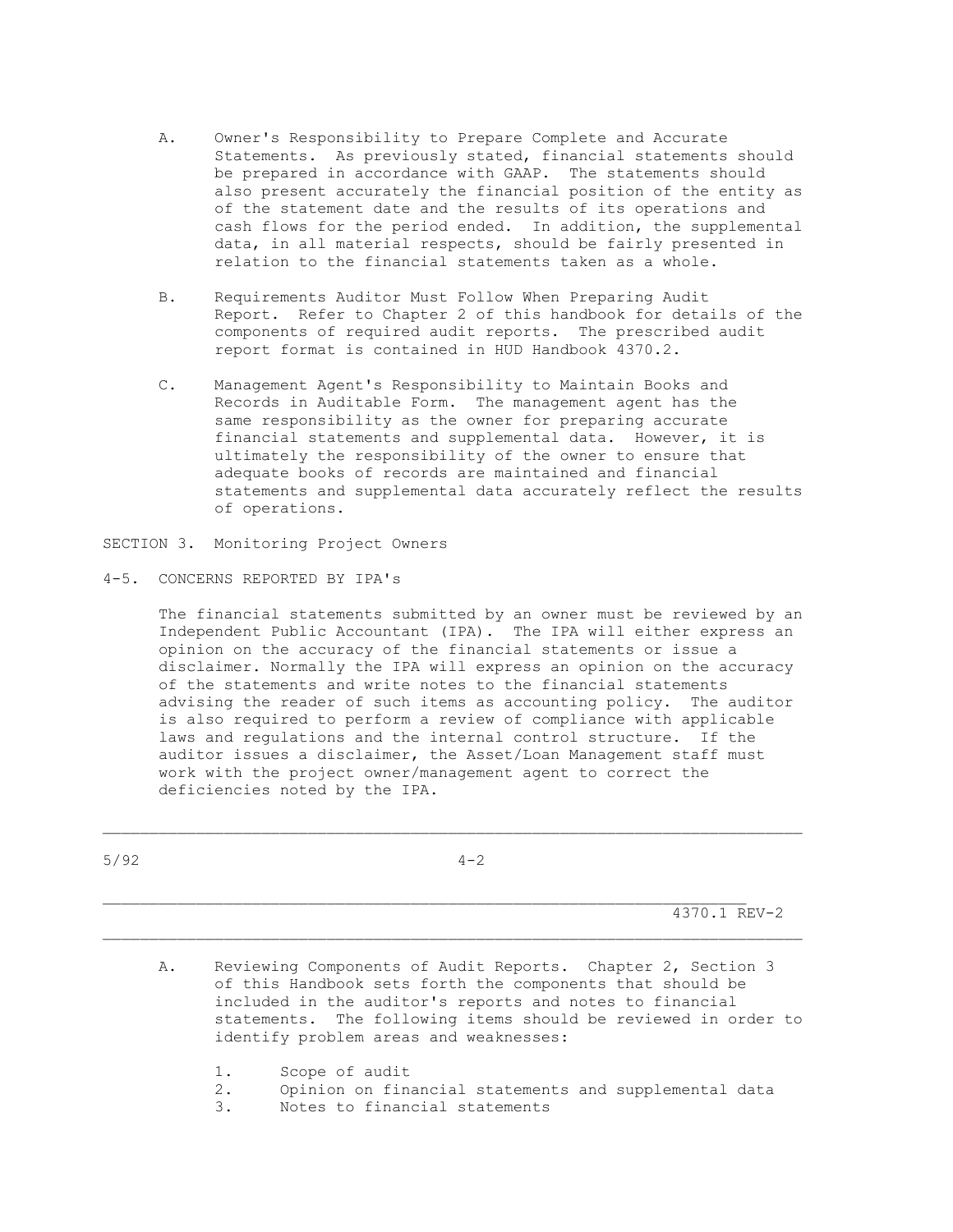- 4. Evaluation of Compliance With Laws and Regulations<br>5 Evaluation of Internal Control Structure
- Evaluation of Internal Control Structure.
- B. Understanding and Interpreting an Audit Report. The Asset/Loan Management staff should be familiar with the General Accounting Office (GAO) Government Auditing Standards (GAS) and the American Institute of Certified Public Accountants (AICPA) Generally Accepted Auditing Standards (GAAS).
	- 1. Government Auditing Standards of Reporting for Government Financial Audits. These standards incorporate the AICPA standards of reporting for financial audits and prescribe supplemental standards of reporting needed to satisfy the unique needs of government financial audits.
		- a. The auditor's report should state that the audit was made in accordance with GAAS and GAS. If the report does not contain the above information the auditor must explain the deviations from the above standards.
		- b. The auditor should prepare a written report on the tests of compliance with applicable laws and regulations. This report, which may be included in the report on the financial statements or a separate report, should contain a statement of positive assurance on those items which were tested for compliance and negative assurance on those items not tested. It should also include all material instances of noncompliance, and all instances or indications of improper acts which could result in criminal prosecution.

|              | $4 - 3$ | 5/92 |
|--------------|---------|------|
| 4370.1 REV-2 |         |      |
|              |         |      |

\_\_\_\_\_\_\_\_\_\_\_\_\_\_\_\_\_\_\_\_\_\_\_\_\_\_\_\_\_\_\_\_\_\_\_\_\_\_\_\_\_\_\_\_\_\_\_\_\_\_\_\_\_\_\_\_\_\_\_\_\_\_\_\_\_\_\_\_\_\_\_\_\_\_\_

- c. The auditor should prepare a written report on the understanding of the owner's internal control structure and the assessment of control risk made as part of a financial statement audit, or a financial related audit. This report may be included in either the auditor's report on the financial statements or a separate report. The auditor's report should include as a minimum:
	- (1) The scope of the auditor's work in obtaining an understanding of the internal control structure and in assessing the control risk.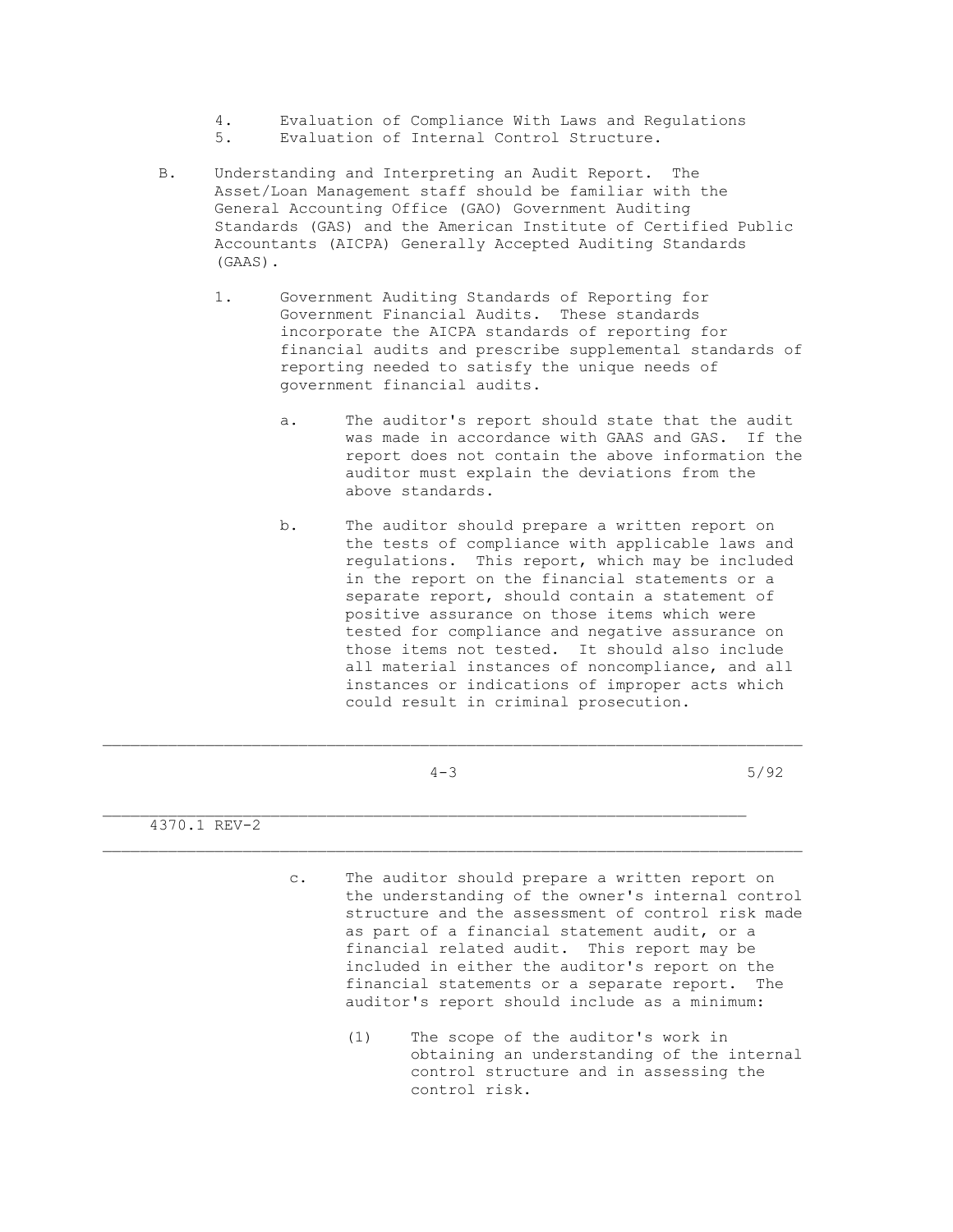- (2) The owner's significant internal controls or control structure including the controls established to ensure compliance with laws and regulations that have a material impact on the financial statements and results of the financial related audit.
- (3) The reportable conditions, including identification of material weaknesses, identified as a result of the auditor's work in understanding and assessing the control risk.
- d. Written audit reports are to be prepared giving the results of each financial related audit.
- e. If certain information is prohibited from general disclosure, the report should state the nature of the information omitted and the basis for omitting it.
- 2. Generally Accepted Auditing Standards (GAAS) for Financial Audits. The four standards of reporting as outlined in GAAS are briefly explained below:
	- a. The report shall state whether the financial statements are presented in accordance with Generally Accepted Accounting Principles (GAAP). GAAP are defined as technical accounting terms encompassing accounting rules and procedures that are generally accepted at a particular time. There is no comprehensive list of GAAP, since acceptable

| 5/92 |                | $4 - 4$                                                                                                                                                                                                                                                                                                                                                                                                                    |
|------|----------------|----------------------------------------------------------------------------------------------------------------------------------------------------------------------------------------------------------------------------------------------------------------------------------------------------------------------------------------------------------------------------------------------------------------------------|
|      |                | 4370.1 REV-2                                                                                                                                                                                                                                                                                                                                                                                                               |
|      |                | accounting practice is composed of promulgated as<br>well as unwritten accounting principles.                                                                                                                                                                                                                                                                                                                              |
|      | b.             | The report shall identify those circumstances in<br>which GAAP has not been consistently applied in<br>the current period in relation to the preceding<br>period. Consistency enhances the comparability of<br>financial statements from year to year. When<br>accounting principles are not consistently<br>applied, the auditor must determine how the change<br>is to be reported and what disclosures must be<br>made. |
|      | $\mathsf{C}$ . | Informative disclosures to the financial                                                                                                                                                                                                                                                                                                                                                                                   |

\_\_\_\_\_\_\_\_\_\_\_\_\_\_\_\_\_\_\_\_\_\_\_\_\_\_\_\_\_\_\_\_\_\_\_\_\_\_\_\_\_\_\_\_\_\_\_\_\_\_\_\_\_\_\_\_\_\_\_\_\_\_\_\_\_\_\_\_\_\_\_\_\_\_\_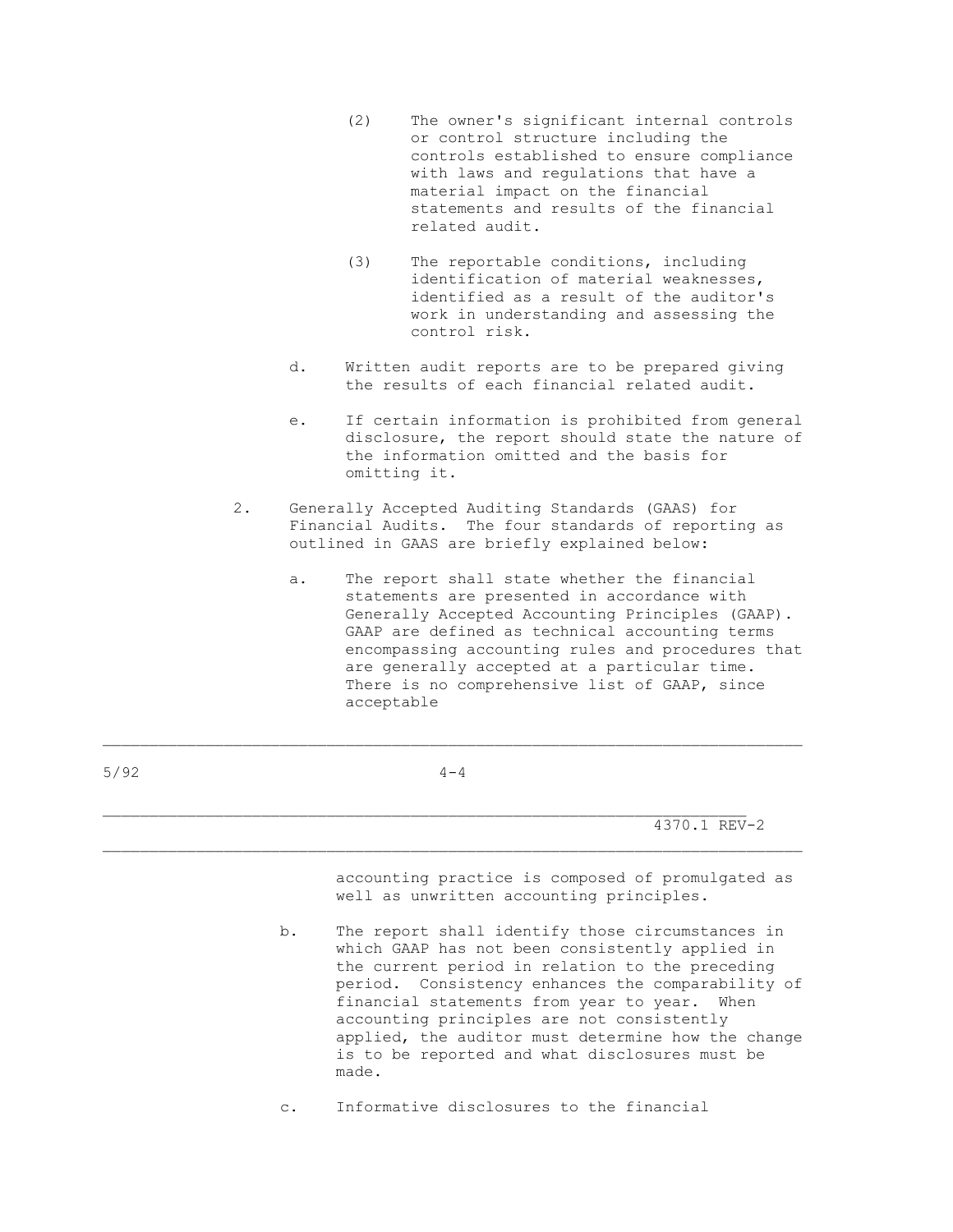statements are to be considered immaterial unless otherwise stated. What constitutes "material" for a particular event or for the financial statements as a whole is a matter of the auditor's professional judgement.

 d. The report shall contain either an expression of opinion regarding the financial statements taken as a whole, or an assertion to the effect that an opinion cannot be expressed. When an overall opinion cannot be expressed, the reasons should be stated. When an unqualified ("clean") opinion cannot be issued, the auditor's report must explain the substantive reasons for the deviation from the standard auditor's report. The audit report must carefully describe the nature of the examination and the degree of responsibility taken by the auditor with respect to the financial statements.

> An auditor may express an unqualified opinion on all financial statements presented, or the auditor's opinion may be split. For example, the auditor may express an unqualified opinion on the Balance Sheet and a qualified opinion on the Statement of Income and Statement of Cash Flows.

4-6. INFORMATION OBTAINED FROM OTHER SOURCES

 Prior year audit reports, HUD Management Reviews, HUD/Mortgagee physical inspection reports, GAO audit reports, and HUD-010 audit reports are properly a part of the project owner's records. The

|              | $4 - 5$ | 5/92 |
|--------------|---------|------|
|              |         |      |
| 4370.1 REV-2 |         |      |

 engagement letter between the IPA and the project owner should state that the project owner will make the above reports available to the IPA. Asset/Loan Management staff will also have access to the reports listed above and should use this information to determine an owner's compliance with the Regulatory Agreement or other regulations.

- A. Inspector General Audit Reports. The OIG will usually perform a limited number of audits involving multifamily projects. Normally, OIG audits involve evaluating overall program objectives and compliance with regulations and HUD policy. For the most part, the OIG will rely on the audits performed by IPAs in evaluating the financial condition of a project. The OIG, however, reviews and evaluates the adequacy of IPA audit reports.
- B. General Accounting Office Audit Reports. Audits by the GAO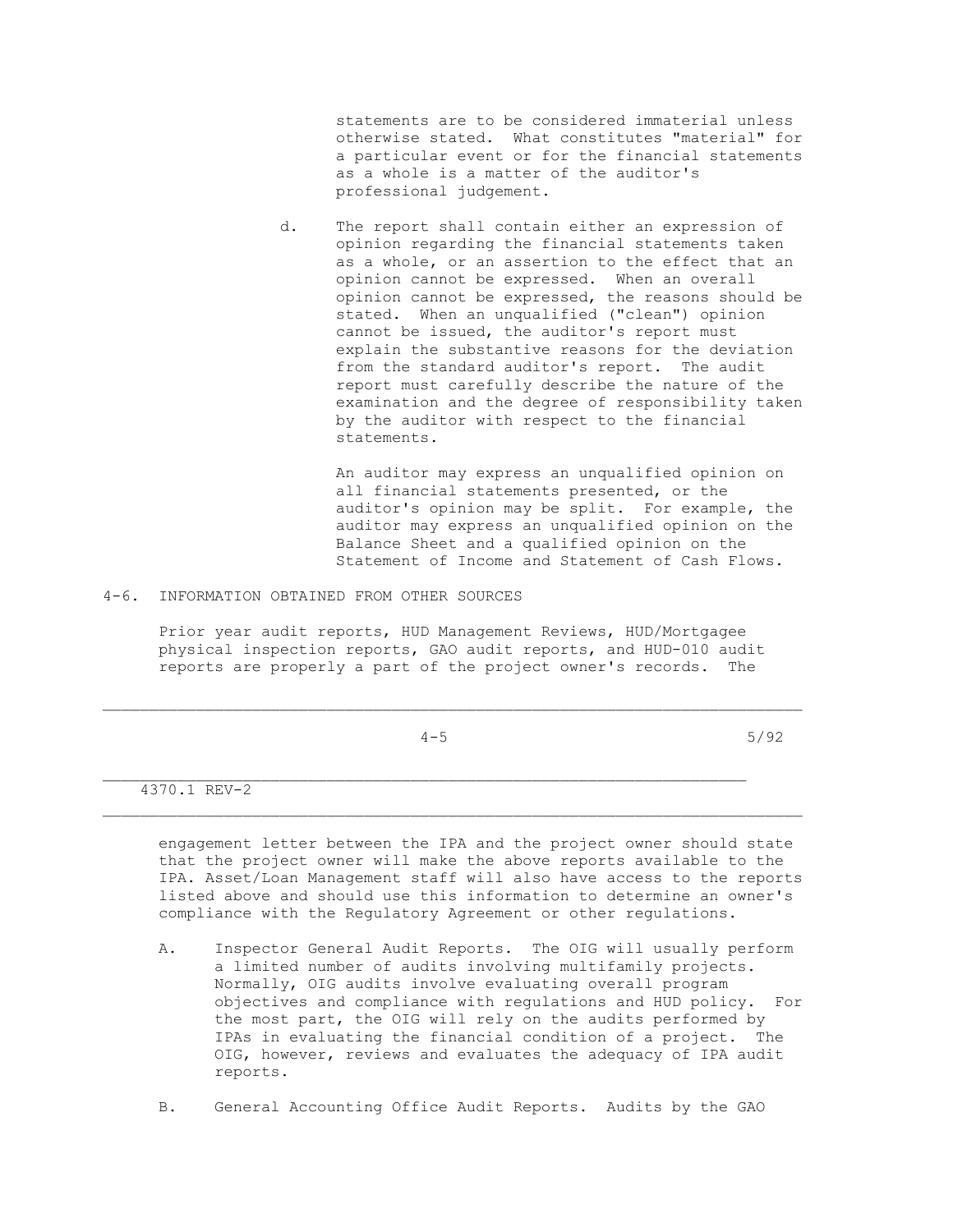usually involve areas which are of special interest to Congress. As such, they could involve financial or program areas.

- C. Management Review Reports. Financial statement reviews, which are a part of the overall management review process, are performed on an annual basis. This review measures the current and near-term financial stability of the project. If the project is currently experiencing financial difficulties, or if such problems are anticipated to occur within the coming year, Asset/Loan Management staff should attempt to prevent these problems from resulting in an insurance claim. All recommendations should be documented on the Management Review Report. See Handbook 4350.1, "Insured Project Servicing Handbook", for additional information.
- D. Physical Inspection Reports. Physical inspections are required to be performed by HUD Field Office personnel (or third party contractors, when applicable) on many multifamily projects within HUD's portfolio. The timing and frequency of the inspections will depend on the schedule of inspections prepared by the Field Office giving troubled and potentially troubled projects first priority. Inspections are also performed by mortgagees once every calendar year. Each inspection must be documented in writing using Form HUD-9822, "Physical Inspection Report". These inspection reports may reveal unsatisfactory conditions of the project and an estimate of the costs of any necessary repairs. This could have an impact on the overall financial condition of

| 5/92 | $4 - 6$ |                |  |
|------|---------|----------------|--|
|      |         |                |  |
|      |         | $10001$ $1001$ |  |

 4370.1 REV-2 \_\_\_\_\_\_\_\_\_\_\_\_\_\_\_\_\_\_\_\_\_\_\_\_\_\_\_\_\_\_\_\_\_\_\_\_\_\_\_\_\_\_\_\_\_\_\_\_\_\_\_\_\_\_\_\_\_\_\_\_\_\_\_\_\_\_\_\_\_\_\_\_\_\_\_

> the project and, therefore, must be considered in the management and financial review processes.

- 4-7. COMMUNICATION WITH PROJECT OWNERS
	- A. Relationship Between HUD and Project Owners. The relationship between HUD and project owners is of paramount importance in order to maintain good cooperation. The project owner should be kept informed of many actions taken or planned by HUD and should receive timely responses to requests for information or assistance. This is particularly important when the enforcement of sanctions is imminent.
	- B. Guidelines for Good Communication.
		- 1. Answer all written request for assistance or information in writing, particularly requests for financial assistance.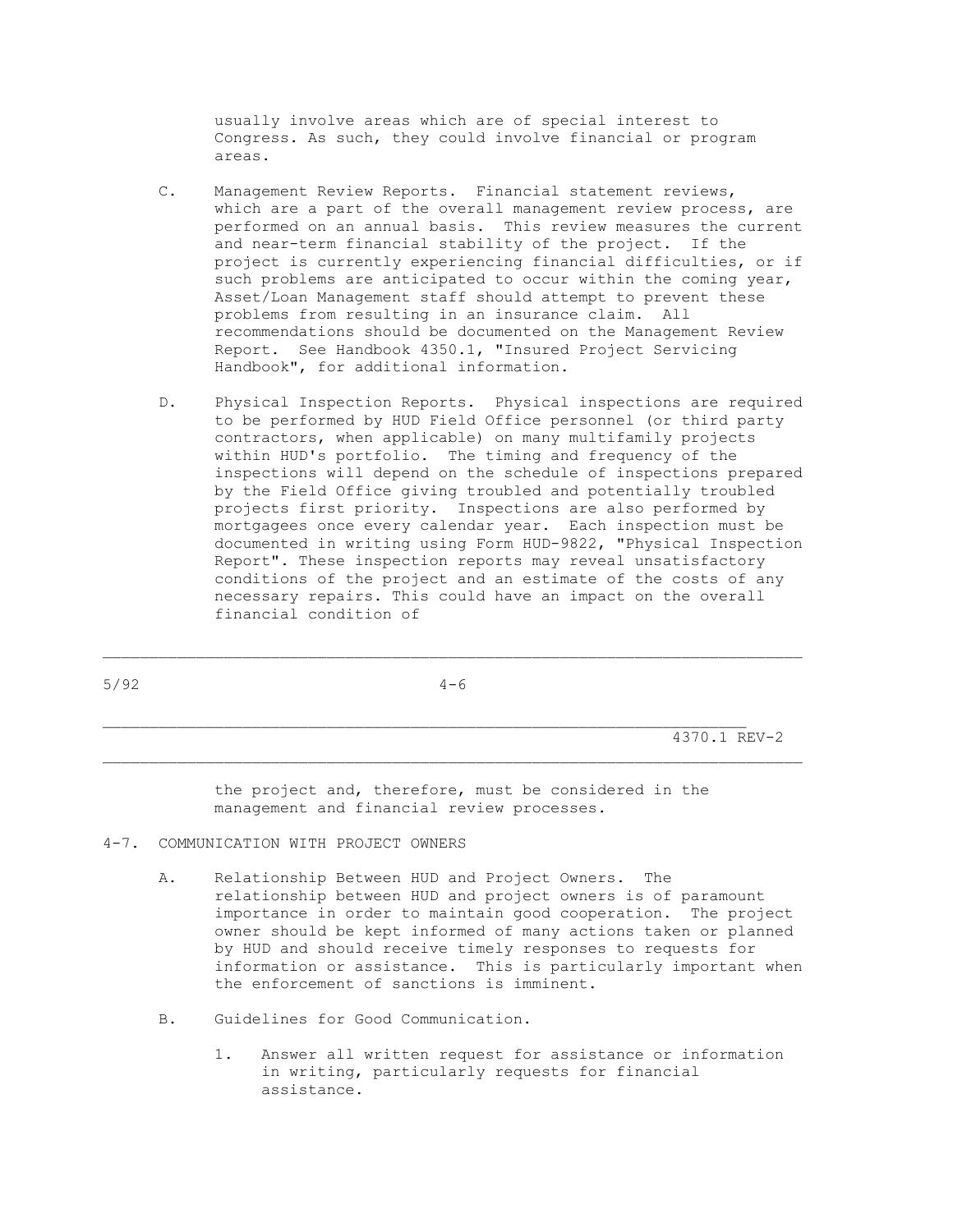- 2. Consider all reasons, documents and data given by the owner in support of a request for financial assistance or other relief. Consider the effect on project operations if the request is denied. When denying a request for assistance or relief, particularly a request for financial assistance, do the following:
	- a. State all of the reasons why the request has been denied.
	- b. Demonstrate that HUD has considered all of the reasons for the request.
	- c. Maintain a record of all documents that were used to arrive at the decision to deny the request.
- 3. Answer all written requests for assistance or information within a reasonable period of time.
- 4. Return all telephone calls from the owner.
- 5. When an owner requests by telephone any kind of forbearance or relief from a substantive HUD requirement, confirm to the owner that the request for such forbearance or relief must be made in writing.

\_\_\_\_\_\_\_\_\_\_\_\_\_\_\_\_\_\_\_\_\_\_\_\_\_\_\_\_\_\_\_\_\_\_\_\_\_\_\_\_\_\_\_\_\_\_\_\_\_\_\_\_\_\_\_\_\_\_\_\_\_\_\_\_\_\_\_\_\_

\_\_\_\_\_\_\_\_\_\_\_\_\_\_\_\_\_\_\_\_\_\_\_\_\_\_\_\_\_\_\_\_\_\_\_\_\_\_\_\_\_\_\_\_\_\_\_\_\_\_\_\_\_\_\_\_\_\_\_\_\_\_\_\_\_\_\_\_\_\_\_\_\_\_\_

4-7 5/92

4370.1 REV-2

SECTION 4. Monitoring Independent Public Accountants

- 4-8. COMPLIANCE WITH REPORTING REQUIREMENTS
	- A. Responsibility of IPA's. IPA's responsible for conducting audits of multifamily housing projects are guided by GAAS, GAS, and IG Handbook 2000.4, "Consolidated Audit Guide for Audits of HUD Programs". The audit is performed to determine whether the financial statements present fairly the financial position of the project and the results of its operations and must be comprehensive enough to permit the expression of an opinion on the financial statements and supplemental data in the report.

 The audit opinion should state whether the basic financial statements present fairly the financial position of the project as of the audit date and the results of its operations and cash flows for the period then ended in conformity with generally accepted accounting principles. In addition, the opinion should state that the supplemental data has been subjected to the audit procedures applied in the examination of the basic financial statements and is fairly stated in all material respects in relationship to the financial statements taken as a whole.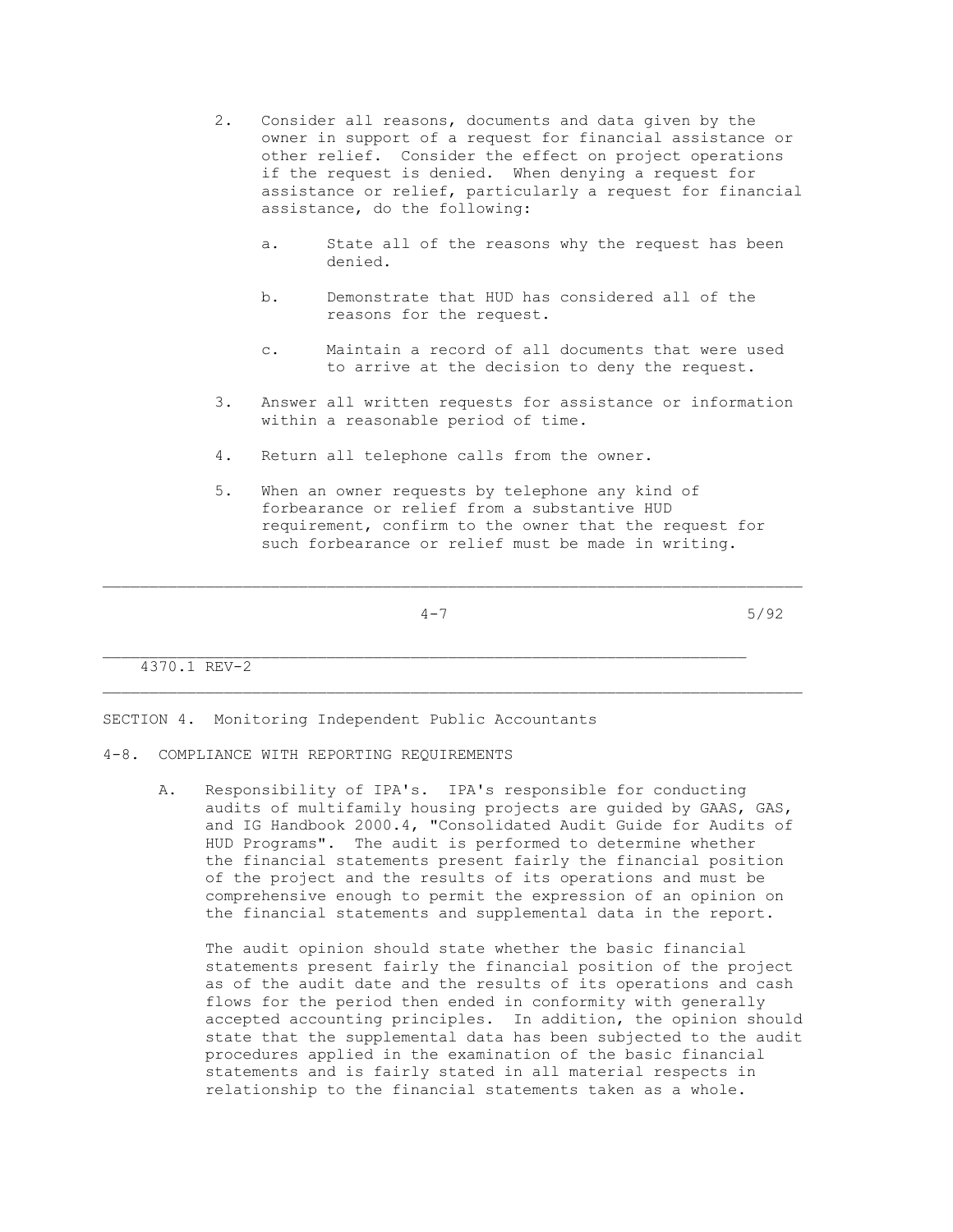The IPA is also required to review, evaluate and comment on the adequacy of the accounting records and procedures and the system of internal controls maintained, including the handling of funds. The auditor shall report on the study and evaluation of internal accounting controls made as part of the financial and compliance audit. The auditor must identify at a minimum:

- 1. The owner's significant internal accounting controls.
- 2. The controls that were evaluated.
- 3. The controls that were not evaluated (the auditor may satisfy this requirement by identifying any significant classes of transactions and related assets not included in the study and evaluation).
- 4. The material weaknesses resulting from the owner's failure to adhere to certain specific provisions of the Regulatory Agreement or Corporation Charter and to specific HUD regulations.

| 5/92 |  | $4 - 8$ |
|------|--|---------|
|      |  |         |

\_\_\_\_\_\_\_\_\_\_\_\_\_\_\_\_\_\_\_\_\_\_\_\_\_\_\_\_\_\_\_\_\_\_\_\_\_\_\_\_\_\_\_\_\_\_\_\_\_\_\_\_\_\_\_\_\_\_\_\_\_\_\_\_\_\_\_\_\_\_\_\_\_\_\_

#### 4370.1 REV-2

 The IPA is also required to review the project owner's compliance with applicable laws and regulations and issue an opinion as to the degree of compliance.

Finally, the IPA and the auditee (i.e., project owners) are required to submit the following reports as appropriate:

- o Management Letter or Schedule of Findings and Questioned Costs
- o Auditor's Comments on Audit Resolution Matters
- o Auditee's Response or Corrective Action Plan
- B. Audit Requirements. In order that the project owners and HUD may be assured of the project's effectiveness in meeting its program objectives, IG Handbook 2000.4, "Consolidated Audit Guide for Audits of HUD Programs", provides guidance for the IPA in the audit of compliance and internal control matters which are of particular interest to HUD.
- C. Responsibility of Project Owners. As detailed in Section 2 of this chapter, project owners and management agents have the ultimate responsibility for the preparation and certification of all financial statements. They must ensure that all necessary statements and supplemental data are available to the auditor.
- 4-9. CONCERNS COMMUNICATED BY PROJECT OWNERS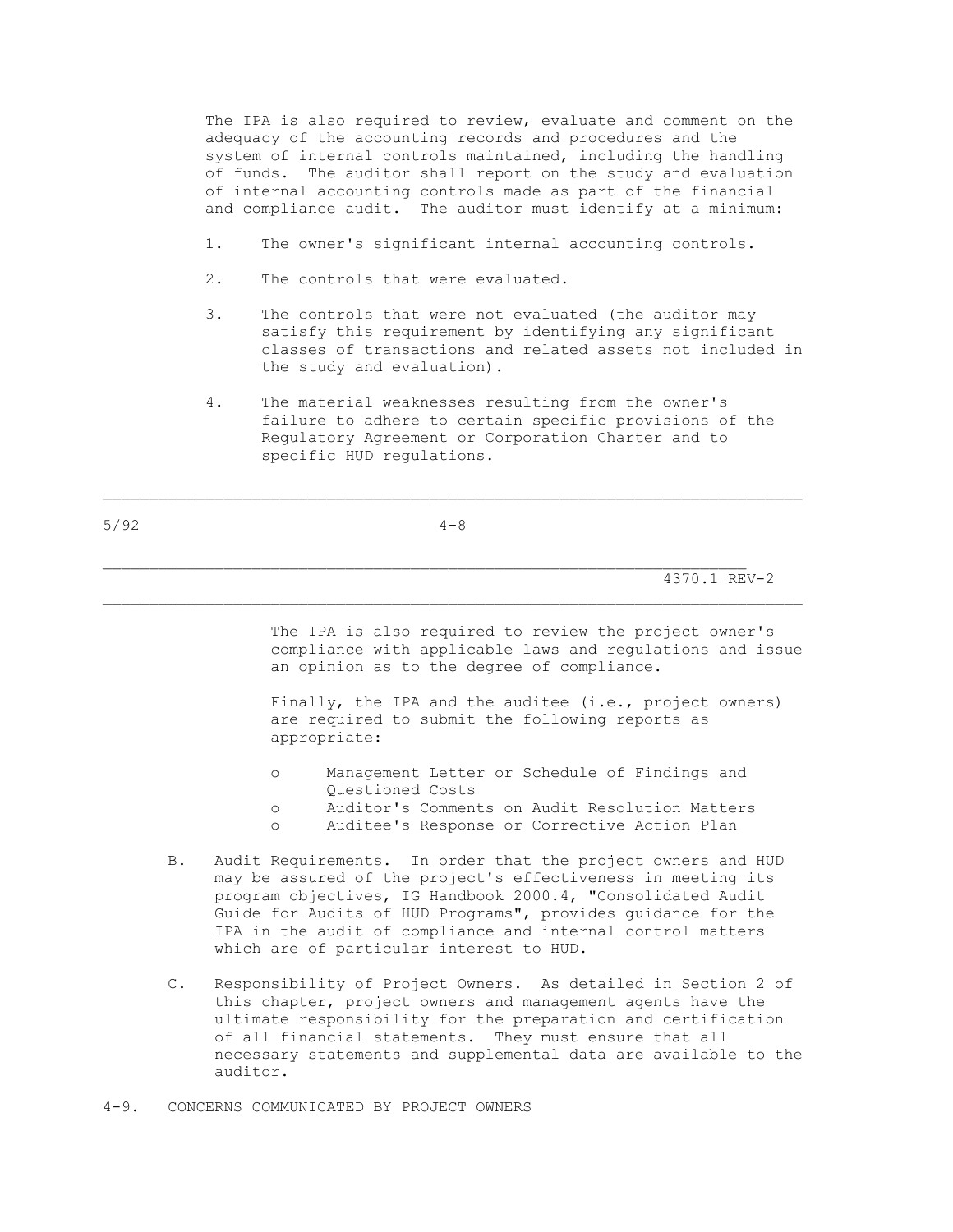Asset/Loan Management staff can obtain information on the quality of an IPA's performance by communication with the project owner during the performance of the audit and after the exit conference. The owner may also communicate if the audit was performed in accordance with the requirements of the engagement letter. The project owner should notify the Asset Management staff in writing if the audit report is considered to be incorrect.

## 4-10. REVIEW OF IPA's WORKING PAPERS

 A. Authorization to Review Working Papers. The audit engagement letter or other arrangements for audit between the IPA and project owner must allow for duly authorized agents of the Secretary to examine the IPA's working papers supporting the audit report.

\_\_\_\_\_\_\_\_\_\_\_\_\_\_\_\_\_\_\_\_\_\_\_\_\_\_\_\_\_\_\_\_\_\_\_\_\_\_\_\_\_\_\_\_\_\_\_\_\_\_\_\_\_\_\_\_\_\_\_\_\_\_\_\_\_\_\_\_\_\_\_\_\_\_\_

 $4-9$  5/92

4370.1 REV-2

 B. General Conditions and Completeness. Reports of audits performed by IPA's must be in accordance with IG Handbook 2000.4. Whenever an evaluation of an audit report or working paper discloses inadequacies, Asset/Loan Management staff may choose to refer the report to the OIG for further action. The audit report should include the name, firm address, and telephone number of the senior auditor on the engagement and the IPA's Federal Employer ID Number.

SECTION 5. Maintaining Documentation

4-11. IMPORTANCE OF DOCUMENTATION

 Records are basic documents the government uses to perform its duties. As every action, decision, and policy is documented, records are created. Records serve many purposes and contain evidence of financial and legal commitments. Documents must be retained by the Asset/Loan Management staff for future use by:

 o auditors, o management officials, and o OIG.

## 4-12. DOCUMENTS

 The following documents should be retained by Asset Management staff.

- A. Copies of Management Review Reports and related documents.
- B. Copies of Financial Statements and related documents.